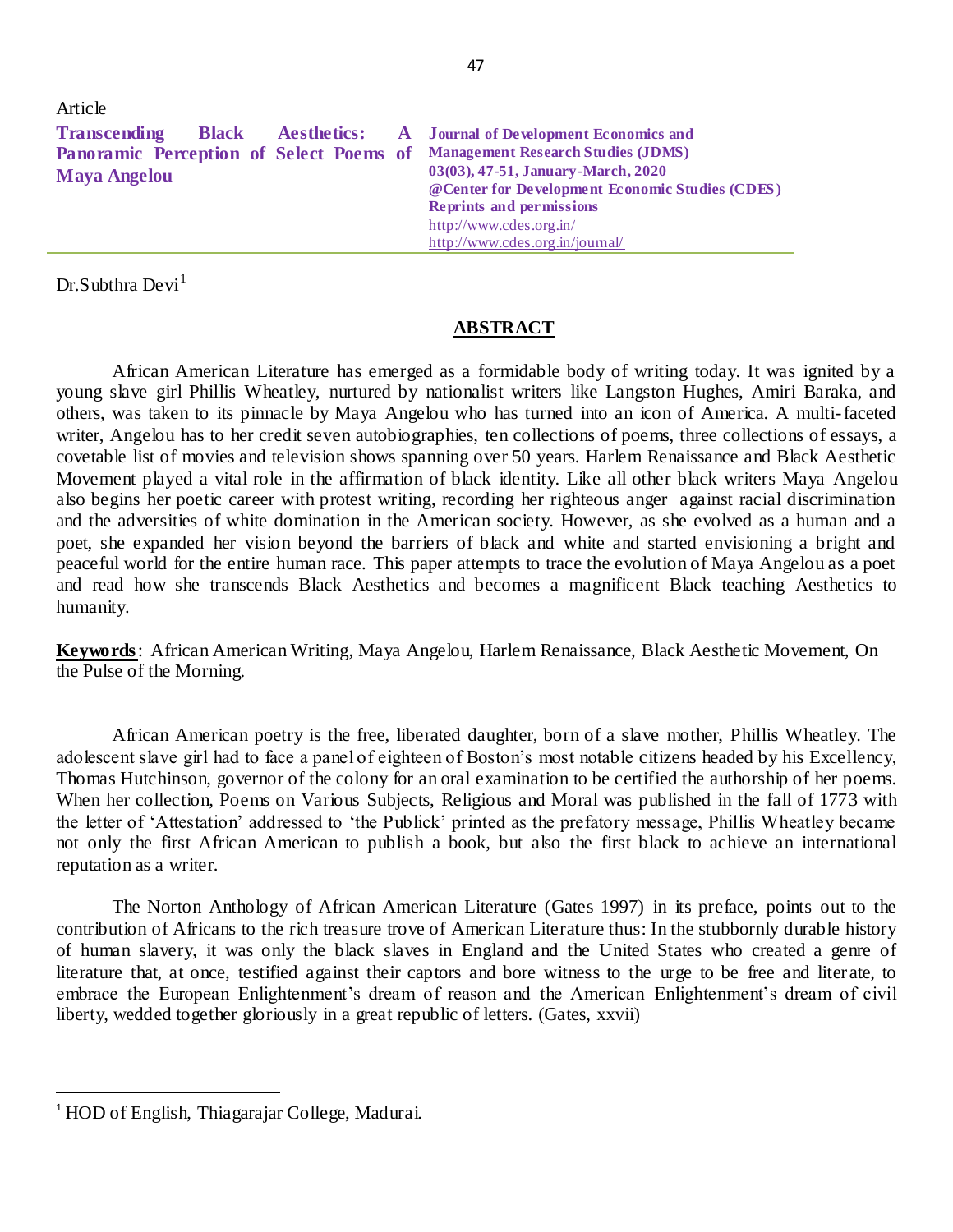At the turn of the twentieth century, African American Literature reached a prestigious status and was considered an integral part of American Literature, for it focused on the role of African American writers in the larger American society and their attempt to discover "what it means to be an American" (Coon 32). Prof. Albert J. Raboteau rightly says that the presence of African Americans "has always been a test case of the nation's claims to freedom, democracy, equality, the inclusiveness of all" (32).

The Harlem Renaissance spanning the 1920s could be described as an explosion of black cultural awareness that found its voice in various artistic expressions such as poetry, fiction, music, theatre, painting, and sculpture. It highlighted the will of the blacks explicitly to implicitly adopt an aesthetic that concerned the socio-political experience and served as a form of resistance and a social rejection of racism. The term 'Black Aesthetic' was coined by Hoyt Fuller and the movement had its history rooted in the political climate of social change in the 1960s and 1970s.

The Black Aesthetic writings were confrontational, calculated to shock and awaken readers to the political concerns of Black Americans. It identified with radical politics and courted controversy and had the following political concerns like the fight against poverty, famine, and political oppression. It described the agitated flight of an intensely self-conscious Afro-American artist from neo-slavery of blinding, neutralizing whiteness. The role of violent action in achieving political change was more prominent in these writings. Amiri Baraka endorses the tenets of the movement in the mid-1960s.

We want a black poem. And a Black World. Let the world be a Black Poem And Let All Black People Speak This Poem Silently or LOUD. (Baraka 389)

The movement underscored the role of music in black life and traced black music from slavery to contemporary jazz. It instructed Black American artists to follow "black," not "white" standards of beauty, value and stop looking into the white culture for validation. The focus of the movement was not only to encourage the whites to notice black art, but to change the perceptions of how Afro-Americans saw themselves and how white Americans viewed Afro-American works of art. The impact of the movement was the realization that black is beautiful and Afro-American culture was legitimized.

All my work, my life, everything I do is about survival, not just bare, awful, plodding survival, but survival with grace and faith. While one may encounter many defeats, one must not be defeated – Maya Angelou (McPherson 10).

Maya Angelou, an icon of American Literature, defines thus the struggle and humiliation experienced by her race and vouchsafes her indomitable spirit. An acclaimed poet, autobiographer and civil rights activist, Maya Angelou is adjudged the best writer, editor, essayist and playwright of the century. She believed that there is no greater agony than bearing an untold story in one's heart, and hence needed seven autobiographies to chronicle in detail, various eras of her life. As a prolific poet, she has to her credit ten collections of poems, with

Just Give me a Cool Drink of Water 'fore I Diiie setting her poetic ball rolling in1971 and Poetryfor Young People marking the culmination of her poetic journey in 2007. However the journey was extended with two poems, "We Had Him", a tribute to Michael Jackson in 2009, read by Queen Latifah at his funeral and"His Day is Done", a farewell poem to Nelson Mandela in 2013, on his death. Having served on two Presidential Committees, Angelou was awarded the presidential Medal of Arts in 2000, the Lincoln Medal in 2008 and three Grammy Awards. Fifty honorary degrees came her way as tributes to her soul stirring poems that heal the hearts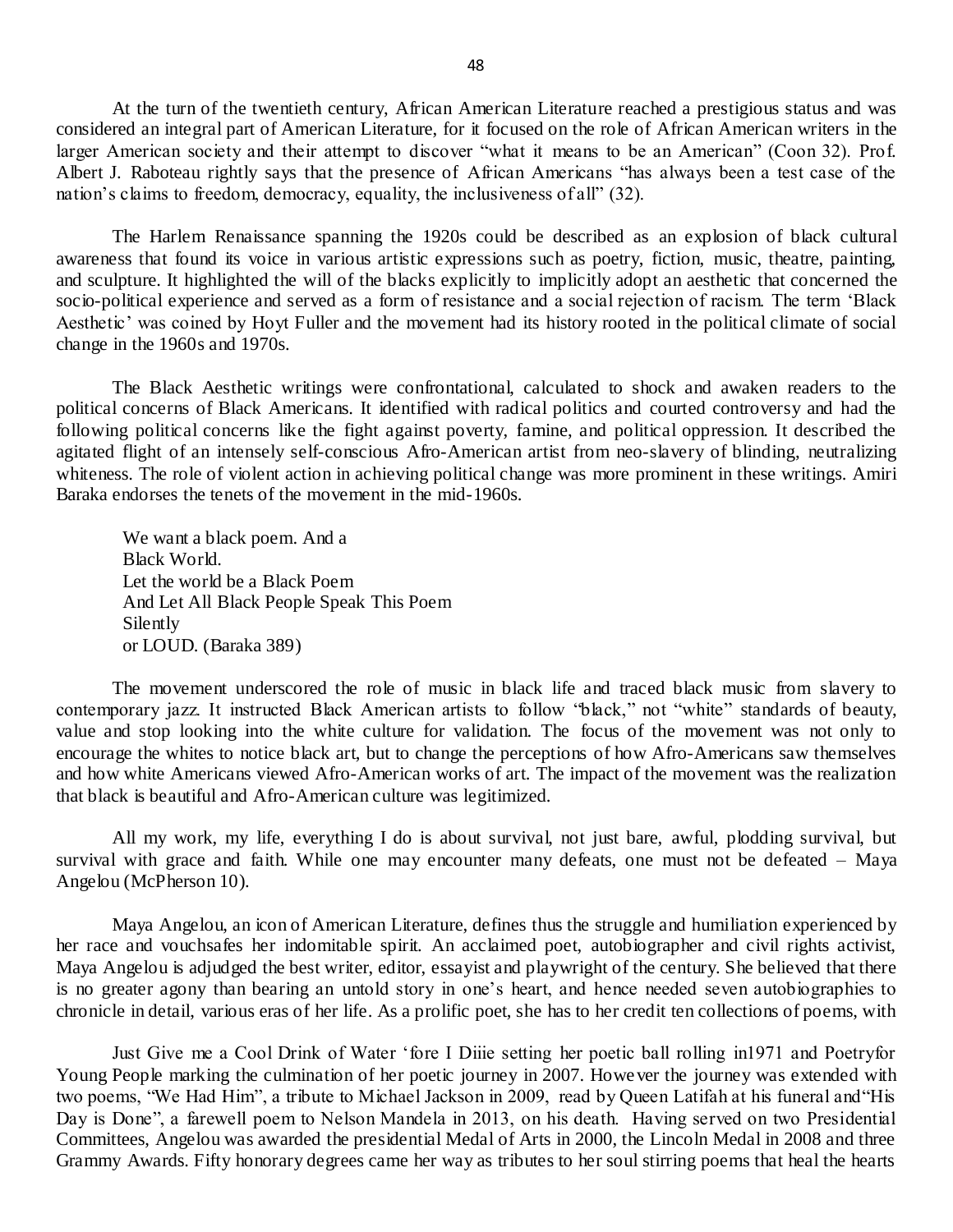and liberate the minds of Americans. She had a unique honour paid by Sterling Publishing who have placed 25 of her poems in a volume, Poetry for Young People series in 2004. She is celebrated as "the black woman's poet laureate" and all her poems are treated as "the anthems of African Americans"(Washington 56)

Her poem "My Guilt" agonises over families split and enslaved and records her sense of guilt, My guilt is "slavery's chain," too long The clang of iron falls down the years. This brother's sold, this sister's gone In bitter wax, lining my ears. My guilt made music with tears.

She cries over the unfortunate demise of her heroic accomplices, Malcolm X and Martin Luther King. Jr when she wails:

My crime is heroes dead and gone ………………………………….. My crime is I am alive to tell (CCP 45)

The eighteen poems in Just before the World Ends outgrow this wailing and, with righteous anger, focus on the survival and the strength of the blacks despite living in a white dominant society.

These poems are more militant in tone and with a sense of pride commend the survivors who have prevailed, despite racism and its challenges. The significant lines from the poem "Harlem Hopscotch,"

If you are white, all right

If you are brown, hang around

If you are black, stand back have turned into a popular jingle of African Americans. Angelou literally ridicules the whites and their prejudice against God-given complexion. The first person singular pronoun 'I' Maya Angelou uses to refer to her entire race, is described by African American Professor of Literature, Priscilla R. Ramey as "a self-defining function" in which Angelou ironically views the world as an outsider, resulting in the loss of her literal relationship to the world and enabling her to laugh at its characteristics which are politically and sociallydevastating.

The poems in And Still I Rise proclaim her determination to rise above difficulty and demotivation. With a confident voice of strength that recognises its own power, she refuses to be pushed into anonymity and passivity. The title poem is a reservoir of moral strength. She ascertains,

You may write me down in history With your bitter, twisted lies ……………..

Just like moons and like suns, With the certainty of tides, Just like hopes springing high, Still I'll rise.

Despite racial adversity, the indomitable spirit of the blacks will triumph. They will, like a phoenix, rise up whenever oppressed and rise with new vigour. For those who understand the significance of repeated wrong doing, the poem becomes a kind of anthem and a beacon of hope. "Phenomenal Woman" is a signature poem of Maya Angelou and crosses the barriers of White and Black and talks loudly for and about the race of women. She breaks down all conventional stereotypes of woman, shatters all ideas of fashion and passionately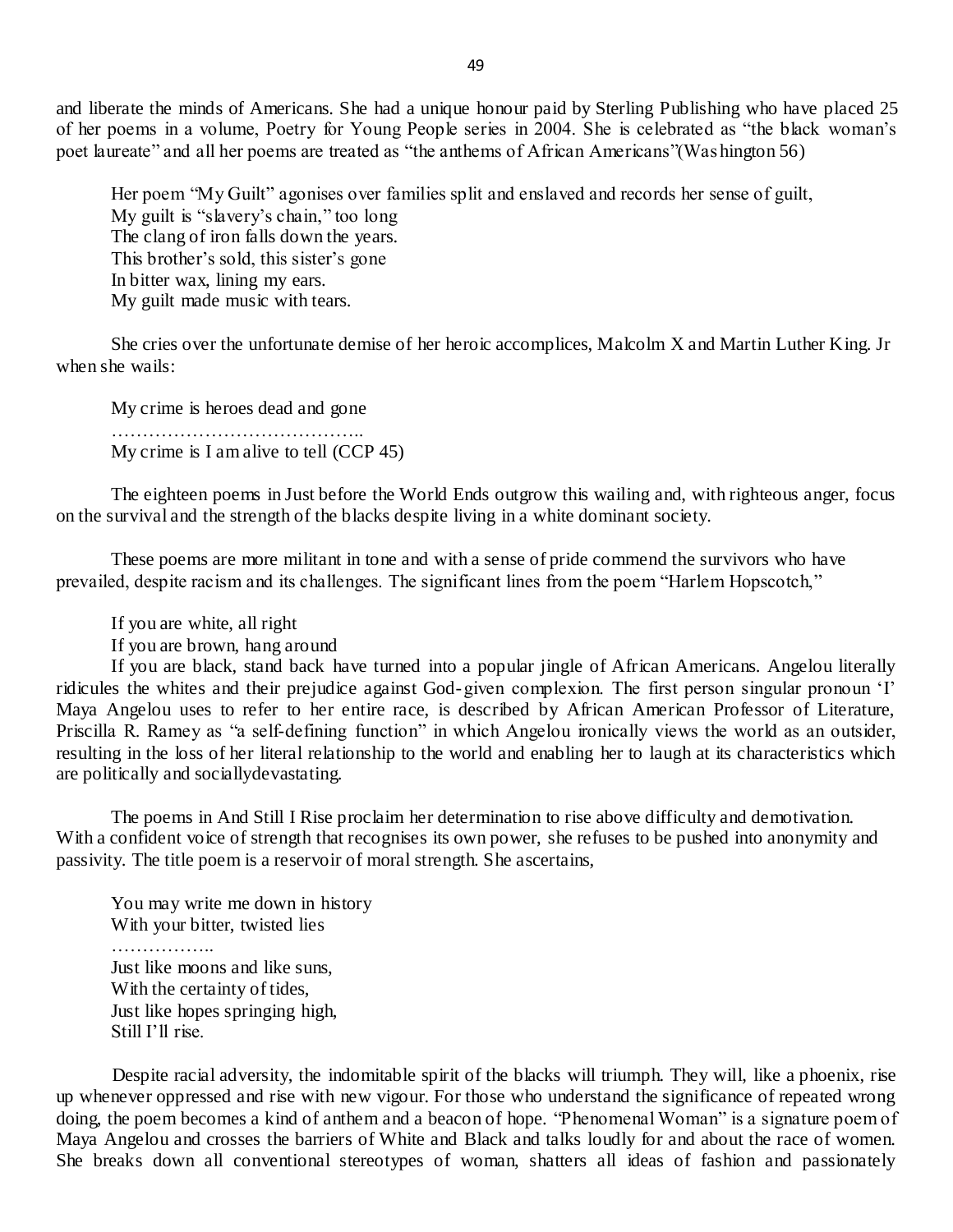announces that self-knowledge and self-confidence is the power of every woman. The poem boasts that a woman is much more than the sum of her parts. She is enigmatic, yet magnetic in establishing that she is a phenomenon. She casts a spell over the male society and commands their respect and worship. Her inner strength will fetch her dignity. The poet relished reading this poem with a flourish in her tone and public reading sessions.

With the decisive voice of Themis, the goddess of counsel of law in Greek mythology, Maya Angelou denounces the administration of the super power, America and shatters to pieces all the illusions associated with American Dreams. She blames badly,

The gold of her promise has never been mined. Her borders of justice Not clearly defined.

She transcends her identity as a black woman and becomes a spokeswoman for all the races who inhibit the 'hot melting pot,' America. She points out how her corps of abundance/ have not fed the hungry. With least fear in her mind of political and legal actions, she lays bare the truth thither proud declarations are "leaves on the wind' and wails over the fact that she "entraps her children with legends untrue".

Angelou composed a remarkable poem for the  $50<sup>th</sup>$  anniversary of the United States, "A Brave and Startling Truth" in 1995. Hailed as a global renaissance woman, she talks about three journeys of the people of this small and lovely planet,

Travelling through casual space Past aloof stars, across the way of indifferent suns.

Like a scientific philosopher, she expands her vision across borders and talks about three different types of journeys undertaken by human race - journeys through the cosmos, history and towards a better future, where something amazing awaits us. A brave and startling truth that changes man forever is the realisation that peace loving man is the greatest wonder of all. Angelou's overwhelming love and concern for her fellow beings is astounding. The society steeped on her sexual violence, shame and struggles right from her childhood. Yet, with a touch of divinity, she talks like a mother of the race of humans.

However, Maya Angelou's magnum opus is her all-encompassing poem "On the Pulse of the Morning" written for a prestigious occasion, the presidential inauguration of Bill Clinton in 1993. Robust Maya had the privilege of being the first woman and the second American to be invited by the President to honour the occasion with the reading of a poem. Eagerly watched by the entire world, in her sonorous voice and dramatic tone, Maya gave a universal message that resonates beyond the United States of America, an immortal message for humanity. The poem celebrates the science of similarity, connectedness and human solidarity. She lashes her whip on the indifference of humanity by making a rock, a river, a tree her speakers. The Rock announces that people may stand upon its back but may not find security in its shadow. The Rock encourages the Humans to face their future or "distant destiny," boldly and directly. The river invites people to rest on its bed, but only if they forego the study of war. If they come" clad in peace," this ageless body of water will sing the songs of unity and peace given to it by the Creator. The tree reminds people that each person is a "descendant of some passed –on traveler," and that each "has been paid for." These elements of Mother Nature entreat man to look back into darker times and push on forward into future, full of hope. Angelou touches upon history, lists out many native races across the globe and urges everyone to do his best and share the planet wisely, which is the need of the hour.